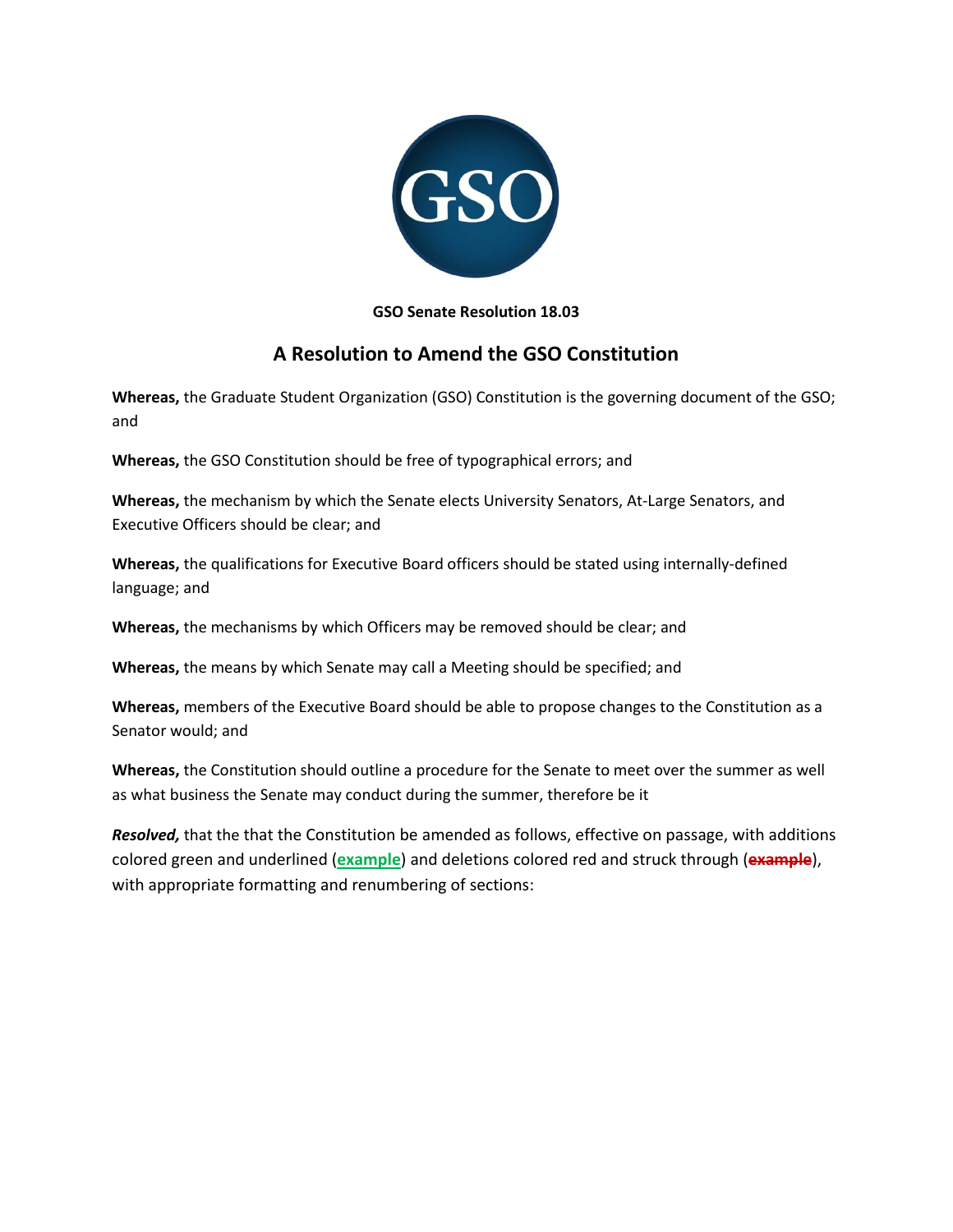## **CONSTITUTION OF THE GRADUATE STUDENT ORGANIZATION OF SYRACUSE UNIVERSITY**

Effective Date: October 19, 2016

### **PREAMBLE**

*We the Graduate Students of Syracuse University, in order to establish greater representation of our interests and concerns, do hereby establish the Graduate Student Organization of Syracuse University. The Graduate Student Organization will be the representative governing body of graduate students at Syracuse University. Its purpose is to represent and promote the interests of graduate students and the University community. This body will function as a representative democratic body to establish policies and initiatives that are in the best interests of all graduate students at Syracuse University consistent with the principles outlined in this Constitution. It will be an independent organization free from internal or external coercion.*

### **ARTICLE I: THE SENATE**

- Section 1: All matriculated, main campus, enrolled graduate students at Syracuse University registered outside the College of Law, whose graduate student activity fees have been paid, are GSO members.
- Section 2: All legislative powers of the GSO are vested in the GSO Senate.
- Section 3: In order to be eligible for the office of Senator, a person must be a GSO member as of the start of their term or time of election, whichever is later. An exception is made for the office of SUNY-ESF Senator, for which only SUNY-ESF students are eligible. If an individual loses GSO membership after the start of their term or the time of their election, whichever is later, they may retain their Senate seat until the completion of their term as Senator.
- Section 4: The GSO members of each academic plan at Syracuse University are allotted one Senate seat. The list of academic plans shall be determined by enrollment data provided annually by the University. These Senators are known as "Academic Plan Senators." Each academic plan may determine the nature, time, and place of election, so long as all elections are held in an open and fair manner and an election is held at least once per year.
- Section 5: The graduate students at SUNY-ESF are allotted three Senate seats. These Senators are known as "SUNY-ESF Senators." These Senators have all the rights and responsibilities of Academic Plan Senators, but are not eligible to serve on the Executive Board. The graduate students at SUNY-ESF or their designated representative organization may determine the nature, time, and place of elections.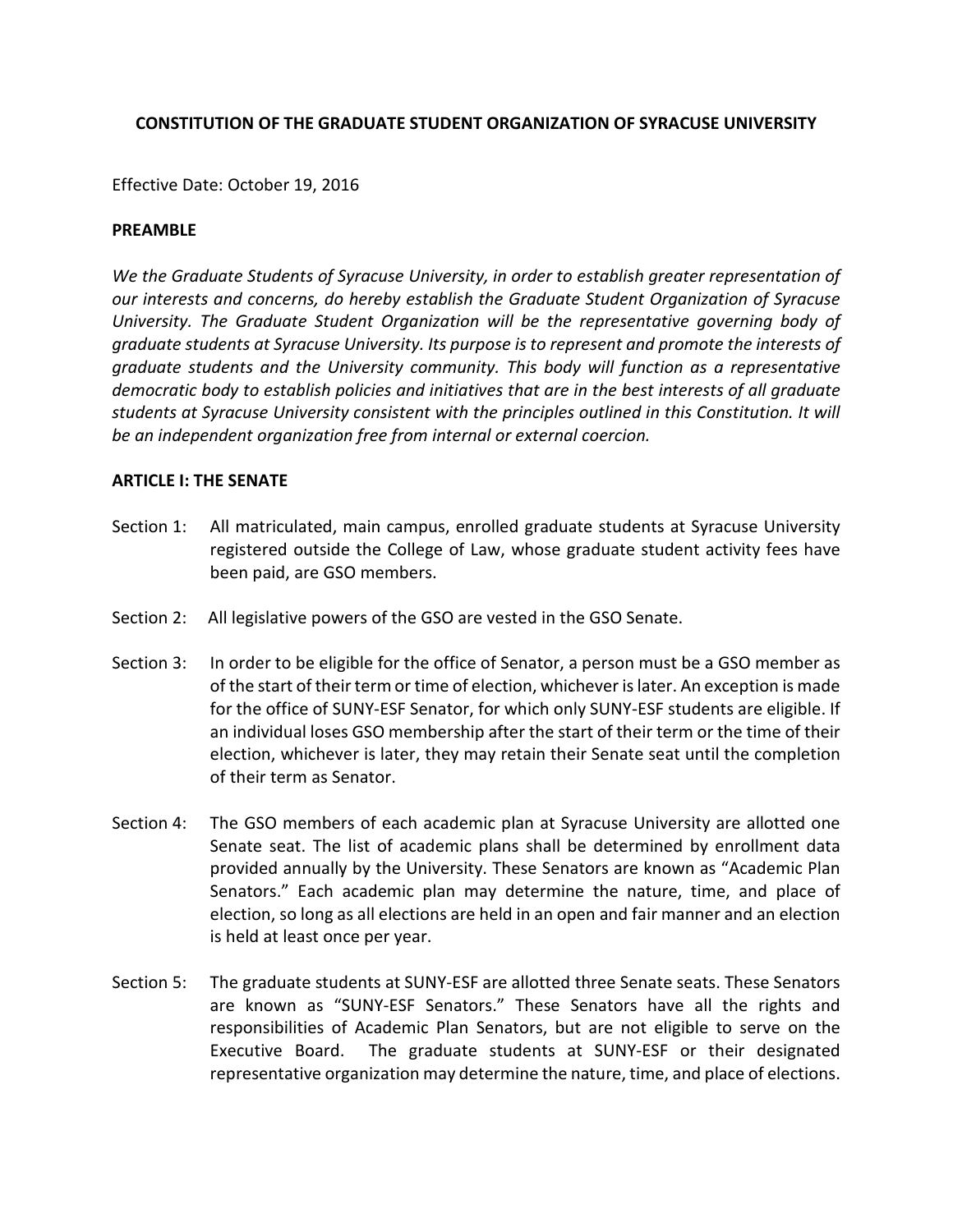- Section 6: There will be a maximum of six At-Large Senate seats. Any GSO members may fill these seats without restriction. The Senate will elect half of these seats in the annual Elections Special Meeting and all remaining unfilled seats at the first meeting of the fall semester.
- Section 7: There will be a number of University Senator seats as determined by the Office of the University Senate Recorder per the Bylaws of the University Senate. The Senate will elect half of these seats, rounded down, in the annual Elections Special Meeting and all remaining unfilled seats at the first meeting of the fall semester. University Senators will have seats in the GSO Senate as well as seats in the University Senate.
- Section 8: All elections for At-Large and University Senators shall be by **preferential runoff** vote, voting on all seats of a class of Senator up for election simultaneously **and eliminating last-place candidates sequentially across multiple ballots until the number of remaining candidates equals the number of seats. If there are at least as many open seats as there are candidates, candidates shall be elected individually on an up-or-down vote.**
- Section 9: If there is a vacancy in an At-Large or University Senator seat, the Senate shall hold an election to fill the seat at its next Regular Meeting or a Special Meeting called for this purpose.
- Section 10: All Senators are required to attend Regular and Special **Mm**eetings of the Senate. Academic Plan Senators may appoint a single alternate who may attend in their stead if absolutely necessary. All Academic Plan and At-Large Senators must serve on one standing committee, special committee, or in a liaison position. University Senators are required to attend meetings of the University Senate and serve on a University Senate Committee as designated by the University Senate.
	- (a) Any Senator who does not attend two consecutive Senate **Mm**eetings, regardless of **Mm**eeting type, will be removed from the Senate immediately at the conclusion of the second **Mm**eeting he or she does not attend. The seat will then be vacant. Academic Plan Senators are considered to be in attendance if their designated alternate is in attendance.
	- (b) Any University Senator who does not attend two consecutive meetings of the University Senate shall likewise be removed. The roll listed within the published minutes of the University Senate shall be used as the definitive attendance list for this purpose.
	- (c) All Senators must complete any trainings required by the University in execution of New York Education Law 129-B.6447. Senators who have not completed such training by the second meeting after their election shall be removed from the Senate with their seat vacated.

Section 11: No Senator shall have more than one vote.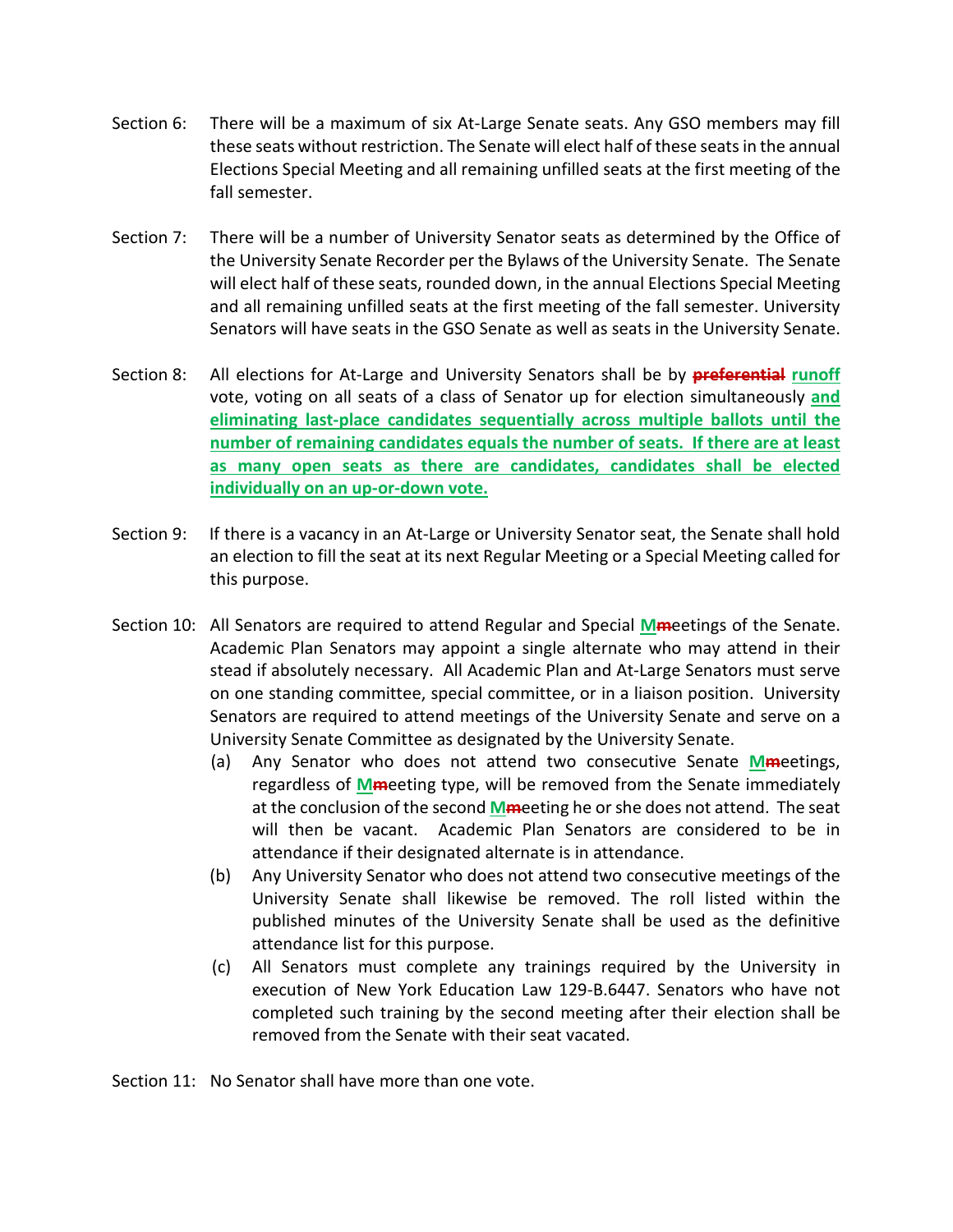- Section 12: The Senate shall be in session starting on its first meeting of the fall semester and ending on the last meeting of the succeeding spring semester. The Senate will meet at least ten times every academic year. Meetings must include eight Regular Meetings, a Budget Special Meeting, and an Elections Special Meeting. The first meeting of the fall semester must be a Regular Meeting.
	- (a) Regular Meetings shall be announced as far in advance as possible to the entire GSO membership and Senate. There must be at least 14 days' notice of a Regular Meeting. The agenda of a Regular Meeting will be: (I) Roll Call, (II) Approval of Previous Meeting Minutes (unless there are no previous minutes to approve), (III) Executive Reports, (IV) Special Committee Reports, (V) Standing Committee Reports, (VI) Old Business, (VII) New Business, (VII) Announcements and Remarks, (VIII) Adjournment.
	- (b) Special Meetings must be called with specific business or a specific topic as their agenda. No other business may be discussed or voted upon at a Special Meeting apart from its stated purpose. There must be at least seven days' notice of a Special Meeting, announced to the Senate. The agenda of a Special Meeting will be: (I) Roll Call, (II) Approval of Previous Meeting Minutes, (III) Conduct of Designated Special Business, (IV) Announcement and Remarks, (V) Adjournment. Relevant Executive and Committee reports may be made during part (III) of a Special Meeting.
	- (c) The Vice President of Internal Affairs shall chair all Senate **Mm**eetings. In all cases, the chair shall have a vote only in cases of a tie, regardless of whether the chair is a Senator or not.
	- (d) At all Senate **Mm**eetings, quorum shall be ⅓ of the total number of Senators, excluding vacant seats, unless the Senate is voting on an impeachment or a Constitutional Amendment, per Article III Section 5(a) and Article IV Section 3.
	- (e) The rules contained in the most recent edition of Robert's Rules of Order Newly Revised shall govern the Senate where they are not in conflict with the Constitution or Syracuse University policies.
	- (f) All Senate **Mm**eetings must be open to all GSO members, Senators, and Executive Board Officers, except in the case of Executive Sessions. The Senate may proceed into Executive Session for any portion of a meeting by majority vote, but such a vote must be by roll call. Guests may be invited to attend meetings but can be removed by a majority vote of the Senate.
	- **(g) Special Meetings of the Senate may be held out-of-session, pursuant to Article I, Section 12(b).**
		- **a. Article I, Section 10, and subsections are not in effect during out-ofsession Special Meetings.**
		- **b. Such a meeting may not be called for the purpose of proposing or voting upon amendments to the constitution, elections, or interim appointments.**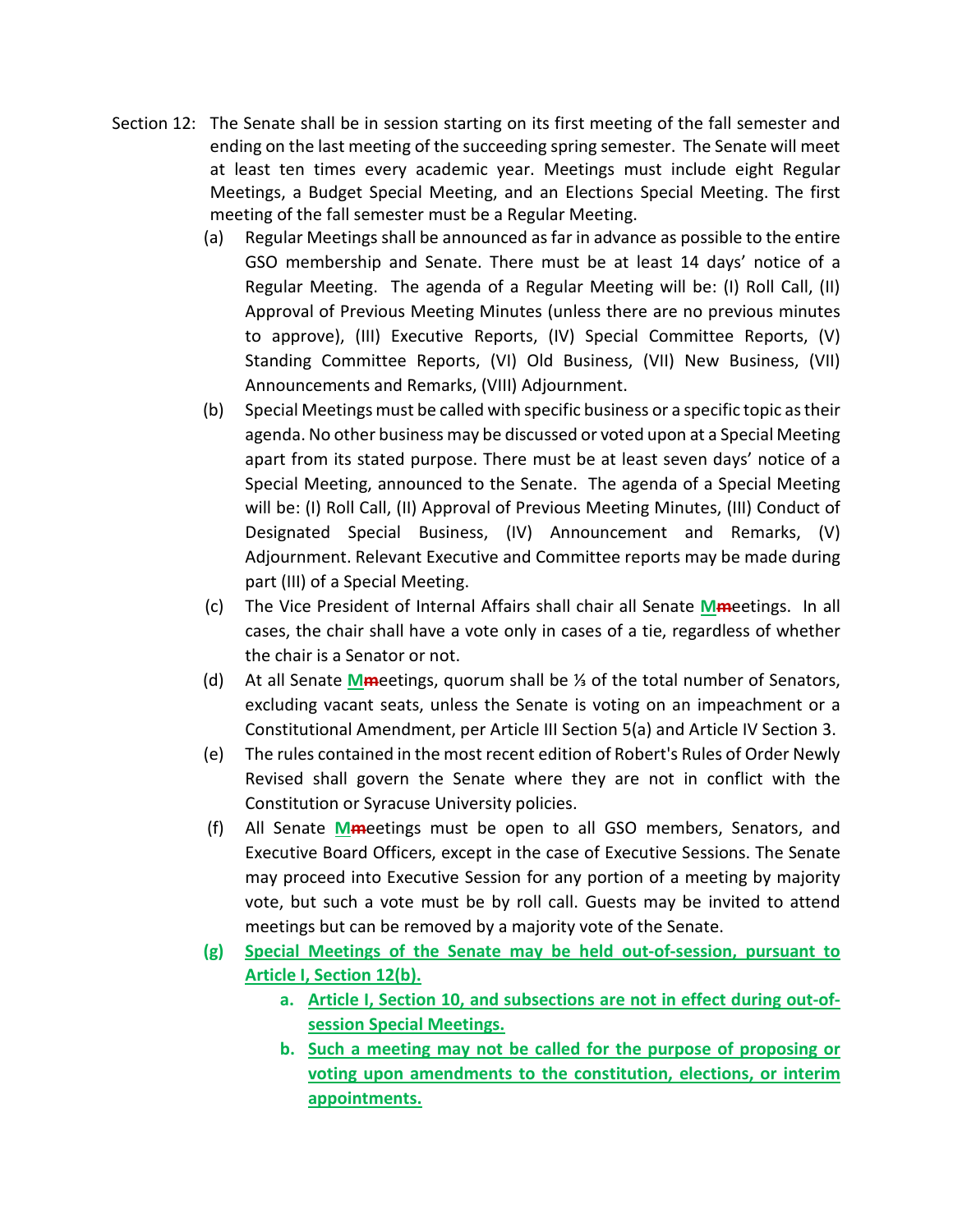Section 13: The Senate shall have the power to:

- (a) Represent the graduate students of Syracuse University comprising the GSO membership and speak on their behalf;
- (b) Establish the position of the GSO on any matter of importance to graduate students;
- (c) Make recommendations and draft resolutions to the University or other bodies on any matter of policy affecting graduate students;
- (d) Set the priorities of the Executive Board, especially when advocating to the University on behalf of the graduate students;
- (e) Create or authorize any programs of action to accomplish the goals and purposes of the GSO in serving the interests of graduate students except where jurisdiction is expressly denied by the rules and regulations of Syracuse University or where jurisdiction is granted by Syracuse University's judicial system;
- (f) Set the time and place of Senate meetings;
- (g) Create any Standing or Special Committees as it deems fit;
- (h) Request reports from any such committees created by the Senate;
- (i) Create positions inferior to the Executive Board and liaison positions between the GSO and other organizations;
- (j) Elect all At-Large and University Senators pursuant to the preceding sections;
- (k) Elect all Executive Officers, excepting the Executive Board's power of vacancy appointment, in which case the Senate shall have the power to approve such appointments as per Article II Section 2(d);
- (l) Call any Executive Officer before the Senate for a hearing;
- (m) Override any action, including a veto, of the Executive Board or any of its Officers by **resolution with** a ⅔ vote;
- (n) Serve as the exclusive forum for the impeachment of all Officers pursuant to Article III;
- (o) Remove a Senator from his or her seat **by resolution** with a ⅔ vote;
- (p) Call Special Meetings of the Senate **by resolution or by petition of ten Senators,** pursuant to the restrictions within Section  $\frac{412}{12}$ (b);
- (q) Schedule Regular Meetings of the Senate if the Executive Board has not otherwise done so, pursuant to the restrictions within Section **1112** (a);
- (r) Raise or lower the graduate student activity fee, adhering to reasonable timing requirements on fee changes imposed by the University;
- (s) Allocate the graduate student activity fee in accordance with reasonable University policies and all applicable laws;
- (t) Amend the Constitution of the GSO pursuant to Article IV; and
- (u) Enact all measures necessary and proper in the fulfillment of these powers.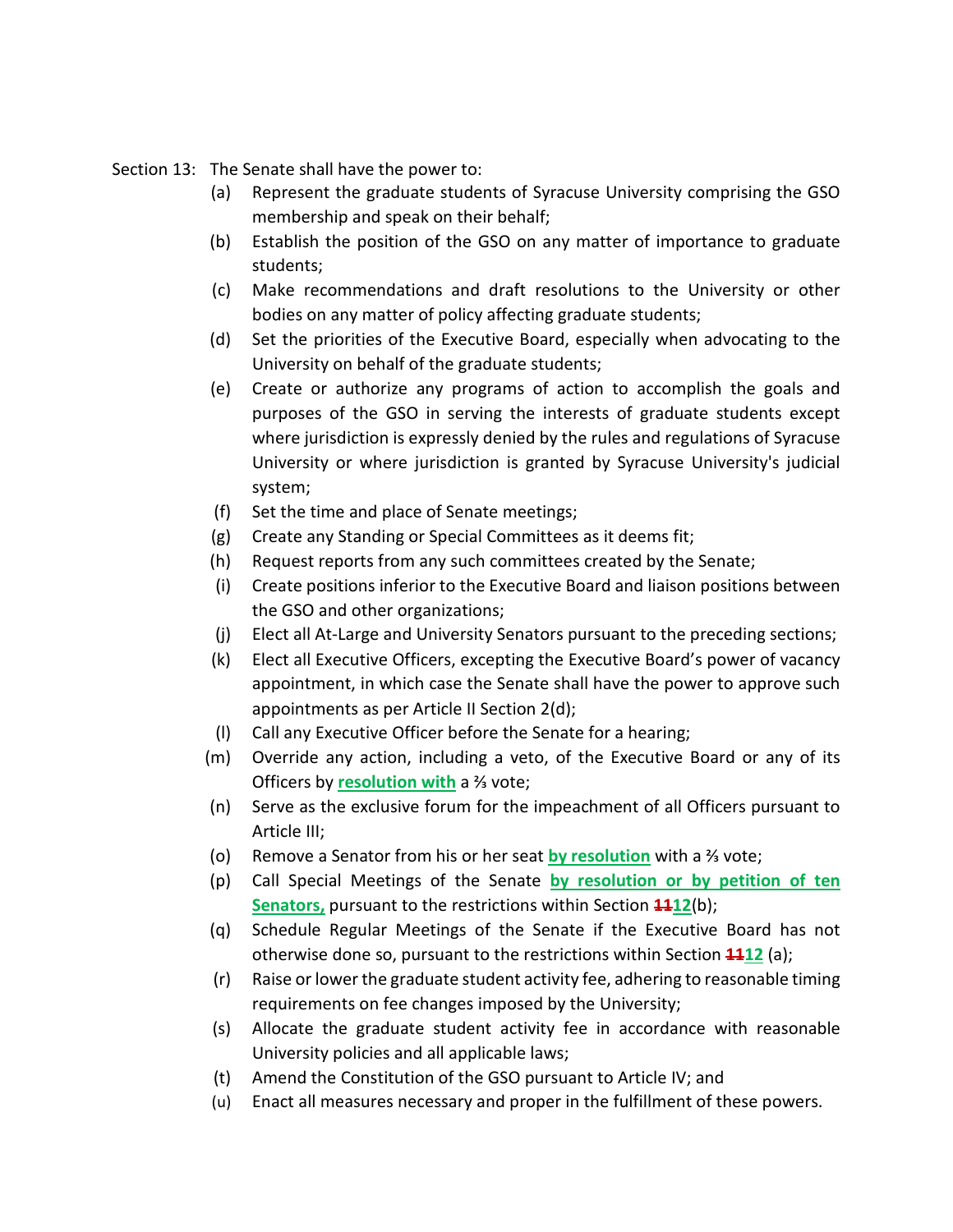- Section 14: There will be a Finance Committee of the Senate which will provide advice and recommendations on fiscal matters as the Senate requests. In the Budget Special Meeting, the Senate will consider the Finance Committee's proposed annual budget, although it may dispose of it in the same manners as all other Senate business.
	- (a) All campus-wide Service Organizations and Recognized Student Organizations may argue their case for funding in front of the Senate. The Senate retains the right to place reasonable limits on the time allotted for such arguments.
	- (b) If the Senate has not approved any annual budget by April 30th for the following academic year, then the annual budget as originally proposed by the Finance Committee shall be considered approved and in force.
	- **(c) The Finance Committee shall adhere to a Fiscal Policy approved by resolution of the Senate.**

## **ARTICLE II: THE EXECUTIVE BOARD**

- Section 1: All executive powers of the GSO are vested in the Executive Board.
- Section 2: The Executive Board shall consist of six Executive Officers: President, Vice President of Internal Affairs, Vice President of External Affairs, Comptroller, Recording Secretary, and Financial Secretary.
	- (a) In order to be eligible to be an Executive Officer, a person must be a GSO member as of the start of their term or time of election, whichever is later. To be eligible to serve as President or Comptroller, one must also have previously **served as a Senator or Executive Officer for at least one year. attended at least four Regular Meetings as a Senator or Executive Officer. To be eligible to serve as Internal Vice President, one must also have previously attended at least one Regular Meeting.**
	- (b) The President, Vice Presidents, and Comptroller shall be elected by the Senate at its Election Special Meeting in the academic year prior to the one in which they will serve.
	- (c) The Recording and Financial Secretaries shall be elected by the Senate at the first **Mm**eeting of the academic year during which they will serve.
	- (d) Thereafter, vacancies in the Executive Board shall be filled by the Executive Board, which must be approved by the Senate at its next Regular Meeting or a Special Meeting call**ed** for that purpose. If not approved, or if the Executive Board declines to make an appointment, the Senate shall fill the vacancy at any Regular Meeting or Special Meeting called for that purpose. If in any Regular or Special Meeting called to approve an appointment by the Executive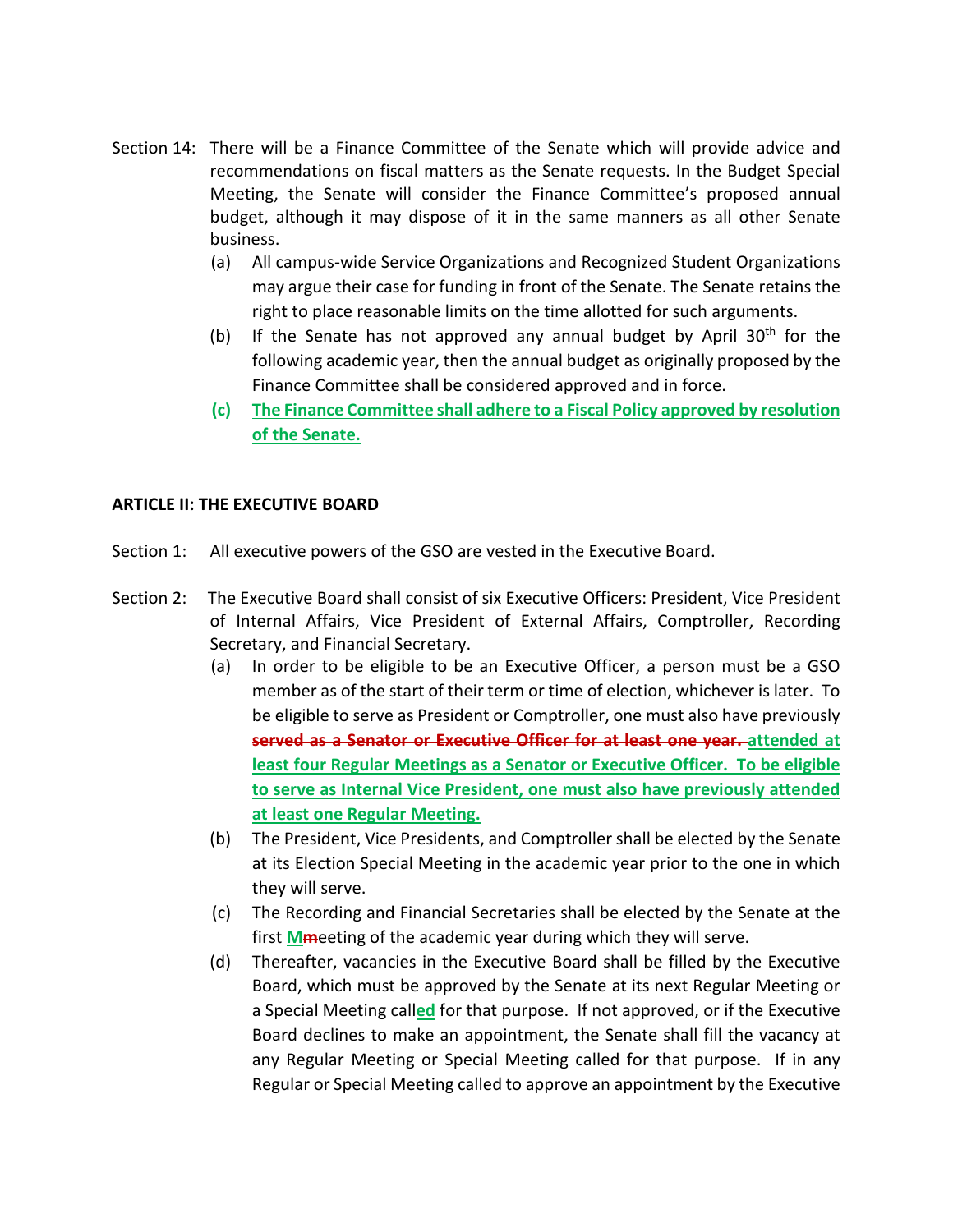Board, the Senate rejects the appointment, they may immediately hold an election for the vacant position(s).

- (e) In any election for an Executive Officer, **preferential** runoff voting will be used**, eliminating the last place candidate on each ballot until a single candidate receives a majority vote. If a candidate runs unopposed, the candidate shall be elected if the candidate receives a simple majority of yes votes.**
- (f) The President, Vice Presidents, and Comptroller shall hold office from June  $1<sup>st</sup>$ of the year in which they are elected, or once elected if their election occurs after June  $1<sup>st</sup>$ , until the following May 31 $<sup>st</sup>$ .</sup>
- (g) The Secretaries shall hold office immediately upon election until the following May  $31^{st}$ .
- (h) No person shall serve more than two terms in any single position on the Executive Board.
- (i) Executive Officers, during their terms in office, may simultaneously be Senators.
- (j) Each Officer may receive a stipend for the year in which the Officer serves, if the Senate so directs.
- (k) Executive Officers are expected to be students in residence at Syracuse University's main campus in Syracuse, NY during their term in office. In the event that their studies or other activities call them away from campus, periods of absence greater than two weeks must be reported to the GSO Senate **and permission must be sought and received from the Executive Board**, unless such absence occurs strictly during the winter break.
- Section 3: The duties, powers, and functions of the Executive Board.
	- (a) The rules concerning committees and boards contained in the most recent edition of Robert's Rules of Order Newly Revised shall govern the Executive Board where they are not in conflict with the Constitution or Syracuse University policies.
	- (b) Quorum for all actions shall be a majority of Executive Officers, excluding vacancies.
	- (c) The Executive Board shall:
		- (i) Take over the duties of any vacant office, delegating such responsibilities and powers as the Board sees fit to the remaining Executive Officers;
		- (ii) Assist and give advice to the President as necessary;
		- (iii) Assist the President in implementing all policies, directives, and resolutions of the Senate;
		- (iv) Have the power to act on emergency requests for funding not **over exceeding** \$1000 when the GSO Senate may not take action in a timely manner and report such actions to the Senate at the next Regular Meeting;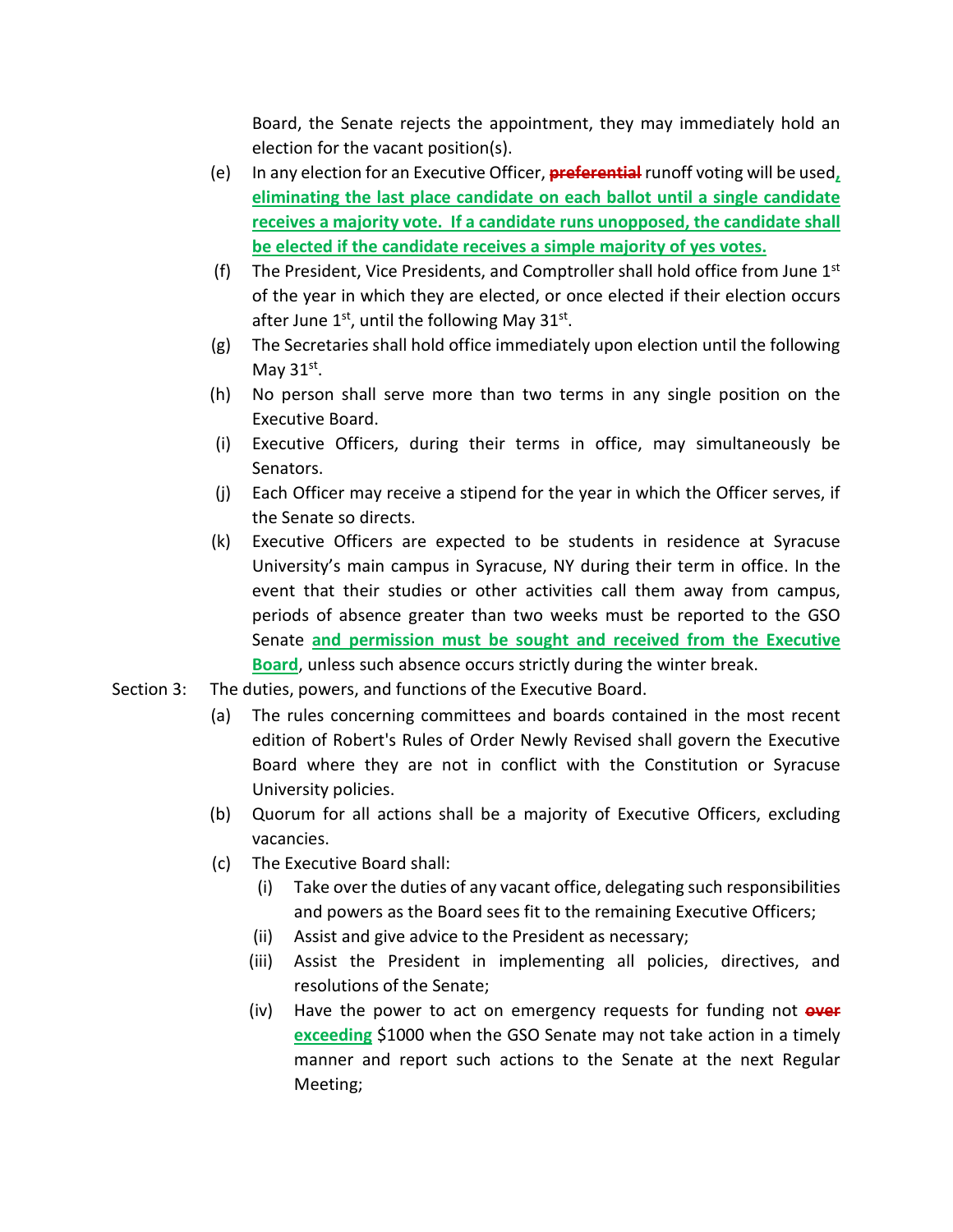- (v) Attend all **Mm**eetings of the Senate unless excused by the Senate;
- (vi) Establish the place and time of Senate Meetings, unless the Senate otherwise directs by majority vote;
- (vii) Have the power to call Special Meetings of the Senate, pursuant to Article I Section 12(b); and
- (viii) Have the power to veto motions and resolutions passed by the Senate within five days of their passage and report such actions as expeditiously as possible and at the next Regular or Special Meeting of the Senate. The Executive Board does not have the power to veto an annual budget.
- Section 4: The President shall:
	- (a) Serve as Chief Executive of the GSO and oversee its budget and operations;
	- (b) Represent graduate students and the GSO to the Board of Trustees of the University, to the University administration, and to the Graduate School;
	- (c) Prepare regular reports to the Board of Trustees in consultation with the Executive Board, which shall be made public on the GSO website;
	- (d) Advocate on behalf of graduate students to the University administration;
	- (e) Advocate for graduate student representation on University-wide ad hoc and other committees, task forces, and working groups, and shall serve on the same as needed, or appoint a GSO member otherwise;
	- (f) With the cooperation of the Student Association, meet with the leadership of the Student Association;
	- (g) Present executive reports to the Senate at all Regular Meetings;
	- (h) Faithfully implement all policies, directives, and resolutions of the Senate;
	- (i) Submit resolutions and other motions from the Senate to other units of the University as is deemed prudent or when directed to by the Senate;
	- (j) Submit legislation to the Senate from other units of the University as is deemed prudent;
	- (k) Have the right to make motions before the Senate without the need of a second;
	- (l) Appoint all staff and lesser officers the Senate may create;
	- (m) Serve as the Executive Board chair, and call regular meetings thereof;
	- (n) Have the power to enter into agreements and contracts with agencies and organizations on behalf of the GSO as authorized by the Senate to the extent allowed by law;
	- (o) Manage any staff and other non-elected positions within the GSO;
	- (p) Serve as an ex officio member of all GSO committees, except the Committee on Impeachment; and
	- (q) Serve in the University Senate in the event that one of the GSO's allotted seats is not filled, and as an ex officio member of the University Senate otherwise.
- Section 5: The Vice President of Internal Affairs shall:
	- (a) Serve as the Chair of the GSO Senate;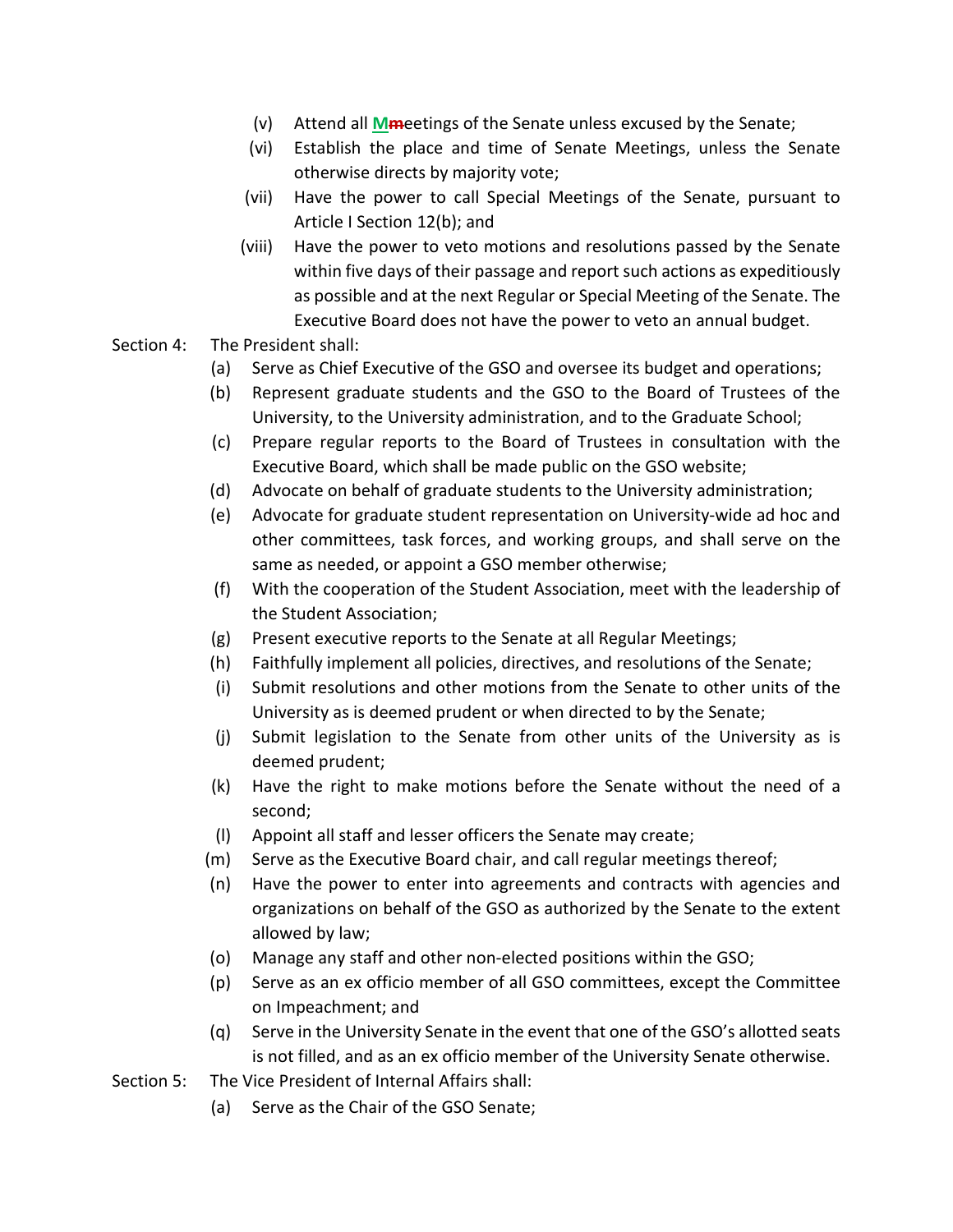- (b) Establish clear and consistent rules on the recognition of Academic Plan Senators;
- (c) Have the power to certify the election of Academic Plan Senators;
- (d) Maintain a list of all academic plans, the list of Senators, and oversee the maintenance of Senate roll and attendance records;
- (e) Set and promulgate the agenda for Senate meetings, and serve as chair of an Agenda Committee or other similar body the Senate creates;
- (f) Serve as the President with all powers and privileges therein during absence, infirmity, or incapacity of the President;
- (g) Serve as ex officio member of all GSO committees, except the Committee on Impeachment;
- (h) Appoint all committee members and committee chairs, except as otherwise stated in this Constitution, and except the Committee on Impeachment;
- (i) Oversee all GSO committees and liaisons, including maintaining regular communication with them, and report to the President and Senate the status of the committees and liaisons;
- (j) Serve on a GSO committee or as a liaison in the event that a necessary position is not filled;
- (k) Serve in the University Senate in the event that one of the GSO's allotted seats is not filled
- (l) Manage the registration of recognized student organizations with the GSO and represent the GSO to all other University bodies with oversight of student organizations as necessary; and
- (m) Assist the President in managing any staff and other appointed positions within the GSO.
- Section 6: The Vice President of External Affairs shall:
	- (a) Serve as Chair of all Standing Committees dealing with outreach and event planning;
	- (b) Recruit Senators from academic plans without representation;
	- (c) Organize GSO events, working toward increasing the visibility of the GSO in the University community;
	- (d) Inform graduate students, especially incoming graduate students, about the GSO;
	- (e) Serve on a GSO committee or as a liaison in the event that a necessary position is not filled; and
	- (f) Serve in the University Senate in the event that one of the GSO's allotted seats is not filled.
- Section 7: The Comptroller shall:
	- (a) Maintain current and accurate financial records of the GSO;
	- (b) Oversee the work of the Financial Secretary;
	- (c) Submit written financial reports to the Senate, including: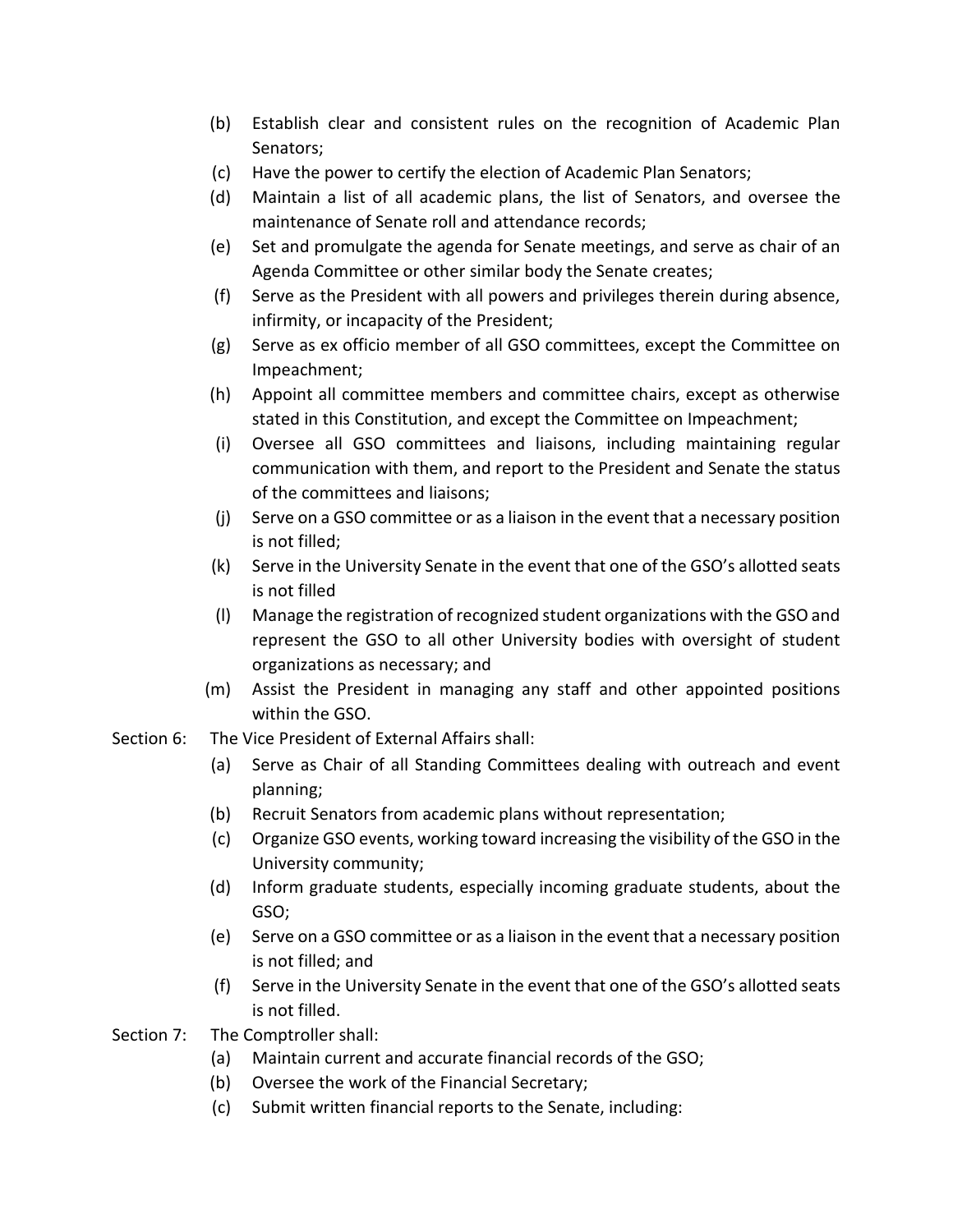- (d) At the first Regular Meeting, an overview of the annual budget passed in the previous academic year, including any updates and emergency spending throughout the summer;
- (e) At all Regular Meetings, any pending funding requests, including the recommendations of the Finance Committee and balance of funds available for such funding; and
- (f) At the Budget Special Meeting, an account of funds allocated in the previous budget but not spent;
- (g) Serve as chair of the Finance Committee;
- (h) Prepare the annual budget for the Budget Special Meeting, which must have been approved by the Finance Committee;
- (i) Serve on the University Senate in one of the seats allotted to the GSO, and in that position, serve on the Budget and Fiscal Committee of the same body; and
- (j) Assist in overseeing any bookkeeping or accounting staff, or similar appointed positions.
- Section 8: The Recording Secretary shall:
	- (a) Record the minutes at all Senate Meetings;
	- (b) Publicly post the minutes of Senate Meetings, excepting any portions in Executive Session, and send the minutes to the Senate;
	- (c) Maintain the rolls at each Senate Meeting, and maintain an archive of the same;
	- (d) In coordination with the Vice President of Internal Affairs, publish a list of current Senators and their contact information;
	- (e) Maintain an email list of Senators;
	- (f) Maintain a list of all GSO standing committees, other committees, and liaison positions;
	- (g) Work with all GSO grant program committees or other similar GSO committees to process all applications and other paperwork and correspondence;
	- (h) Maintain the GSO's various public documents and forms, and update them as needed, in consultation with the Executive Board or the relevant committees;
	- (i) Serve on a GSO committee or as a liaison in the event that a necessary position is not filled; and
	- (j) Serve in the University Senate in the event that one of the GSO's allotted seats is not filled.
- Section 9: The Financial Secretary shall:
	- (a) Keep records of all payments made and received on the accounts of the GSO, the accounts of graduate student organizations registered with the GSO, and those departments with a funding allocation;
	- (b) Process all reimbursements and other routine financial paperwork;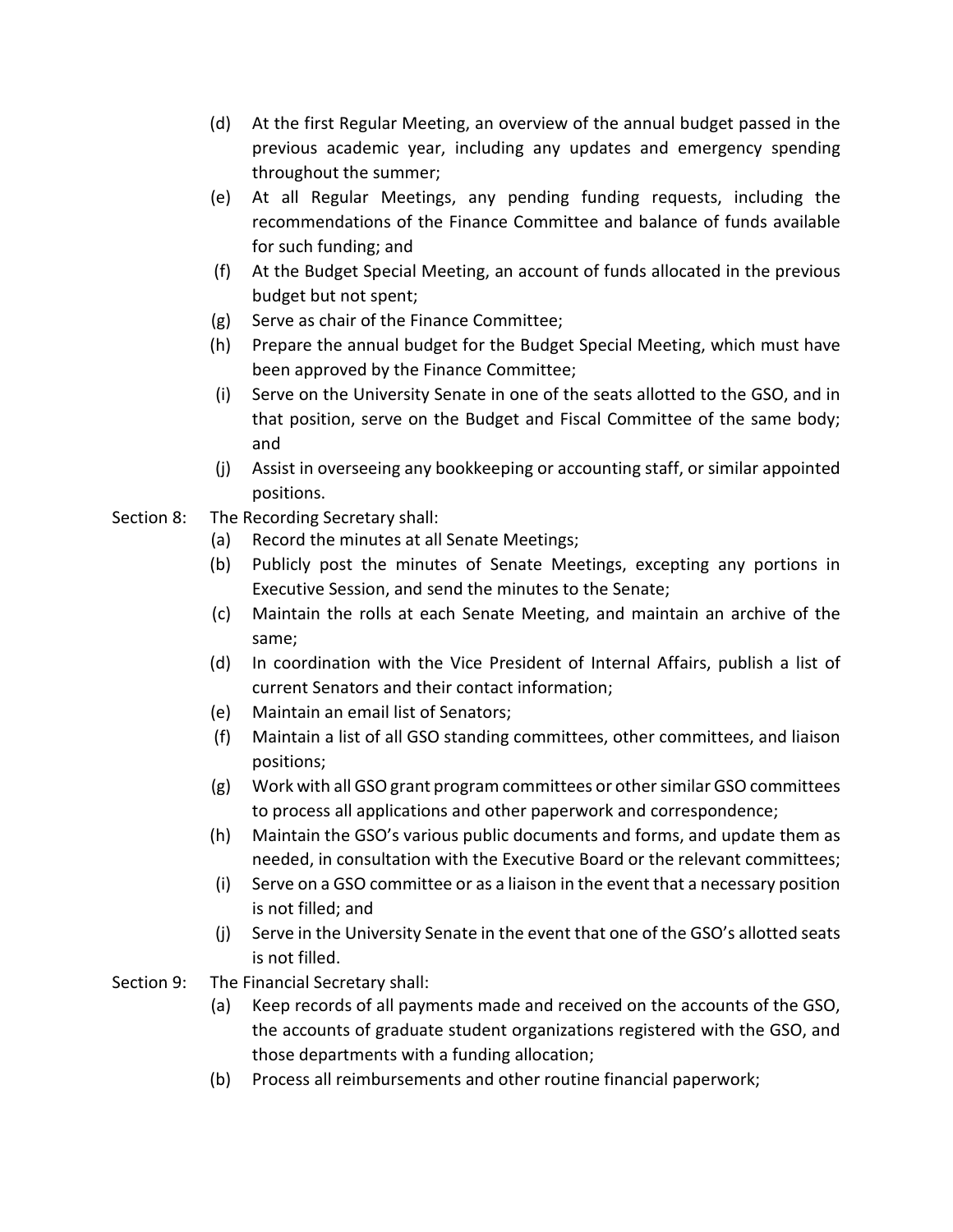- (c) Assist the Comptroller in his or her duties, including maintaining accurate financial records, creating reports to the Senate, and creating the annual budget proposal;
- (d) Serve as vice chair of the Finance Committee;
- (e) Serve on a GSO committee or as a liaison in the event that a necessary position is not filled; and
- (f) Serve in the University Senate in the event that one of the GSO's allotted seats is not filled.

# **ARTICLE III: REMOVAL OF OFFICERS**

- **Section 1: An officer or official of the GSO (referred to as "Officer" within this Article) may be removed from office in a manner listed in this article.**
- **Section 2: An Officer may be removed by impeachment.**
	- **(a) The Senate has the sole power to impeach any Officer.**
	- **(b) An article of impeachment may be brought by any Executive Board member or ten Senators. Articles of impeachment shall either be brought to the President or the Executive Board as a whole or presented to the chair of the Senate at any Regular or Special Meeting.**
	- **(c) Once an article of impeachment is received, the Senate shall appoint a Committee on Impeachment at its next Regular Meeting or out-of-session Special Meeting called for that purpose, specifying the members and chair.**
	- **(d) The Committee on Impeachment shall interview those bringing the articles and the Officer in question as well as any others the committee may deem informative. The Committee shall make a public recommendation within ten academic days of its appointment.**
		- **(i) In making its recommendation, the Committee must vote by roll, and be published in the Committee's minutes, which must be publicly available once the recommendation is made.**
		- **(ii) The Committee may recommend that the Senate (I) take no action, (II) censure the Officer, or (III) remove the Officer.**
		- **(iii)An academic day is defined as any day in the Fall, Spring, Maymester, or Summer semesters with scheduled class meetings.**
	- **(e) Once the Committee on Impeachment has made a recommendation, a Special Meeting of the Senate shall be called, to be held no later than ten academic days after the committee issues its recommendation, pursuant to Article I Section 12(b).**
	- **(f) The Senate shall consider the committee's recommendation and take such action as it sees fit.** 
		- **(i) Removal of an Officer requires a ⅔ majority.**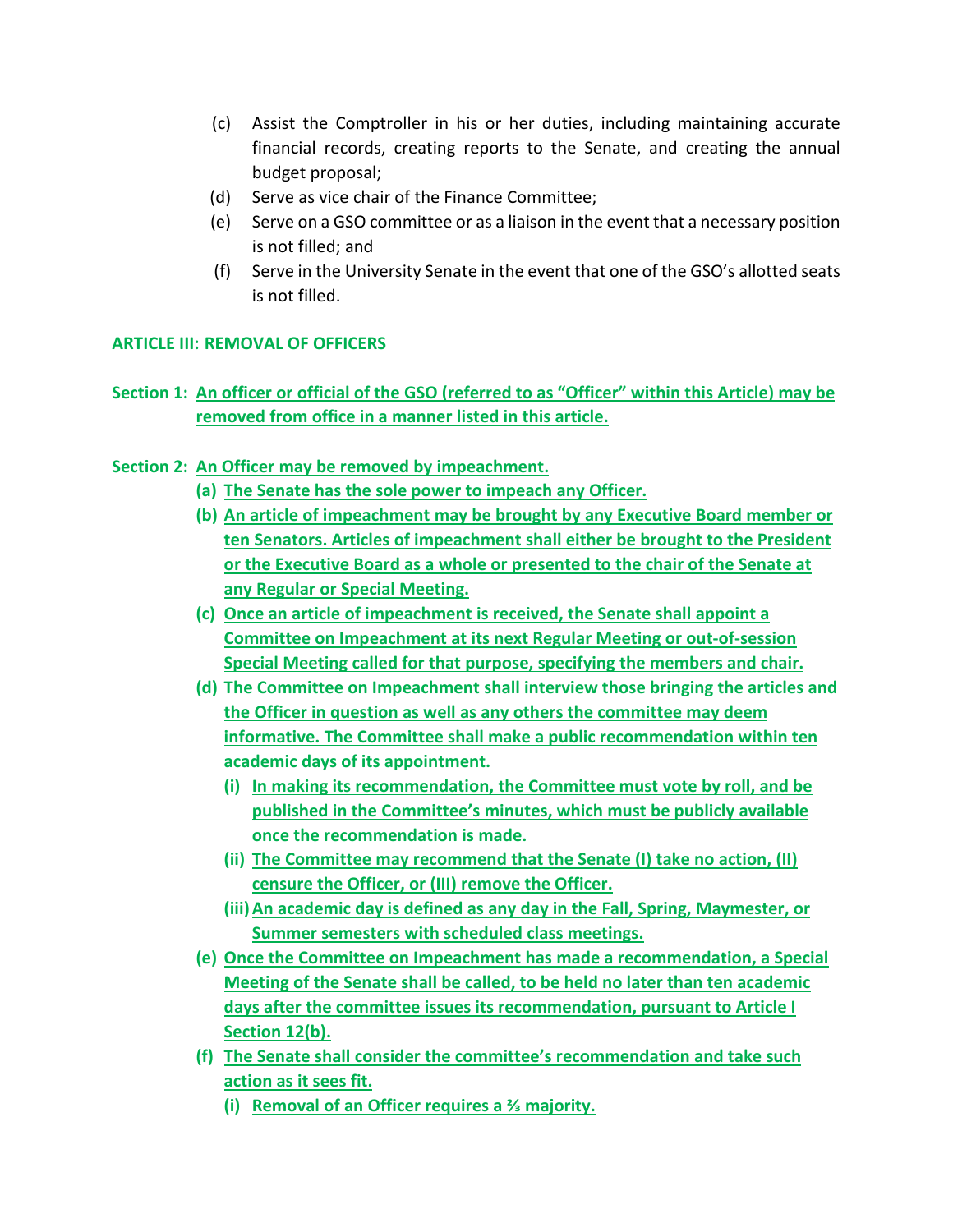- **(ii) When sitting for such a vote, quorum is a majority of Senators, excluding vacant seats.**
- **Section 3: An Officer may be removed by unanimous vote of the Executive Board.**
	- **(a) An Executive Board Officer may be removed by unanimous vote of the other Executive Board Officers.**
	- **(b) This action may only be taken when the Senate is not in session.**
	- **(c) This is an action of the Executive Board and may be overruled by the Senate pursuant to Article I, Section 13(m).**
- **Section 4: An officer may be removed by mutual agreement between the officer in question and the Executive Board.**

#### **ARTICLE III: IMPEACHMENT OF OFFICERS**

- **Section 1: The Senate has the sole power to impeach any Officer or other official of the GSO.**
- **Section 2: An article of impeachment may be brought by any Executive Board member or ten Senators. Articles of impeachment shall either be brought to the President or the Executive Board as a whole or presented to the chair of the Senate at any Regular or Special Meeting.**
- **Section 3: Once an article of impeachment is received, the Senate shall appoint a Committee on Impeachment at its next Regular Meeting, specifying the members and chair.**
- **Section 4: The Committee on Impeachment shall interview those bringing the articles and the Officer or official in question as well as any others the committee may deem informative. The committee shall make a public recommendation within ten academic days of its appointment.**
	- **(a) In making its recommendation, the Committee must vote by roll, and be published in the Committee's minutes, which must be publicly available once the recommendation is made.**
	- **(b) The Committee may recommend that the Senate (I) take no action, (II) censure the Officer or official, or (III) remove the Officer or official.**
	- **(c) An academic day is defined as any day in the fall or spring semesters with scheduled class meetings.**
- **Section 5: Once the Committee on Impeachment has made a recommendation, a Special Meeting of the Senate shall be called, to be held no later than ten academic days after the committee issues its recommendation, pursuant to Article I Section 12(b).**

**The Senate shall consider the committee's recommendation and take such action as it sees fit. Removal of an Officer requires a ⅔ majority. When sitting for such a vote, quorum is a majority**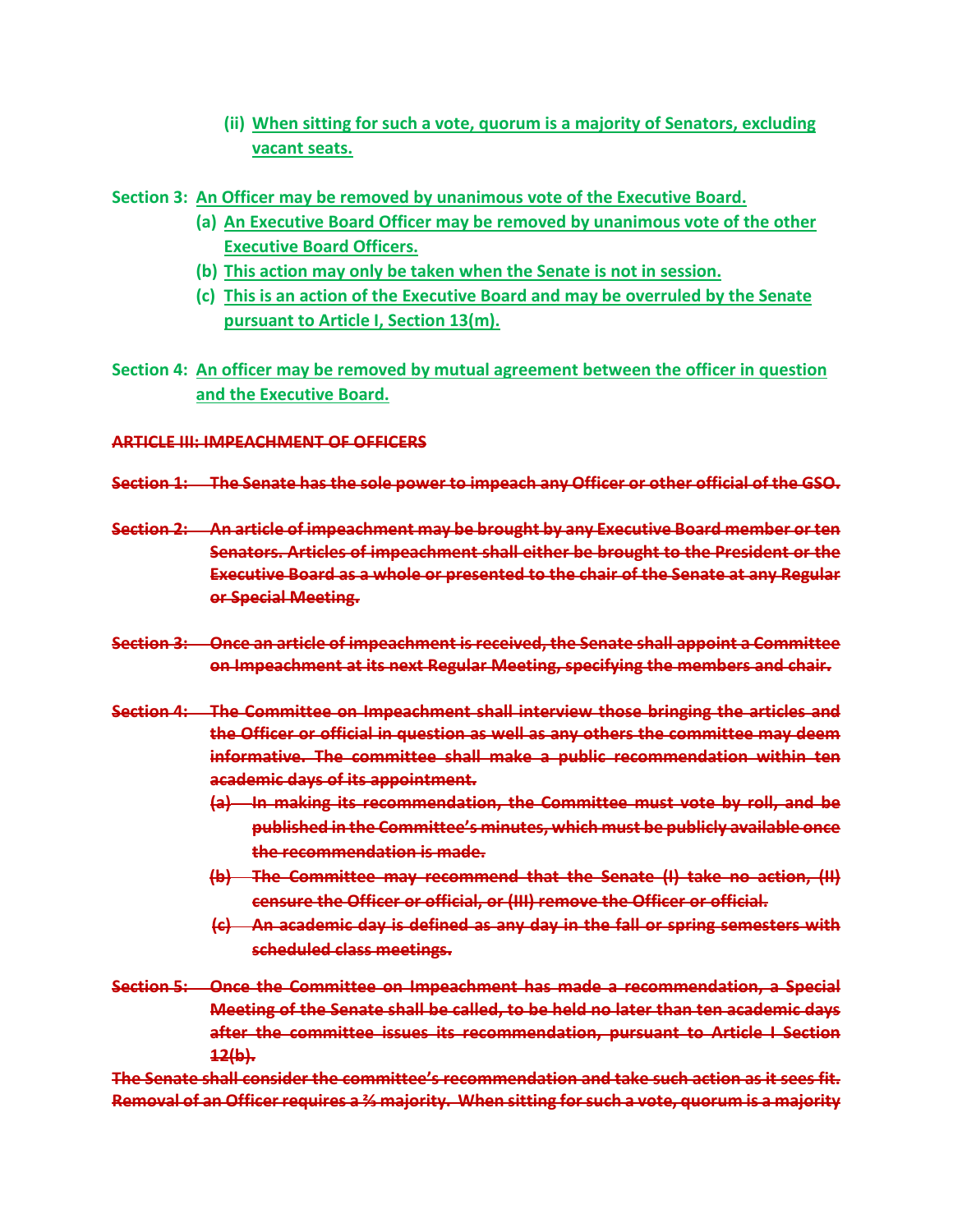#### **ARTICLE IV: AMENDMENTS**

- Section 1: Amendments to the Constitution may be proposed by any Senator **or Executive Officer**, or by a petition signed by 30 graduate students. Signatures must come from students from at least three different schools or colleges.
- Section 2: Proposed amendments may be considered either at a Regular or Special Meeting.
	- (a) To be considered at a Regular Meeting, the amendment must be presented to the chair of the Senate at the preceding Regular Meeting.
	- (b) To be considered at a Special Meeting, the amendment and notice of the meeting must be sent to all Senators at least 14 days before the Special Meeting.
- Section 3: Amendments to the Constitution require a  $\frac{1}{2}$  vote. When sitting for this vote, quorum is a majority of Senators, excluding vacant seats.
- Section 4: Amendments shall be in the form of in-line edits to this Constitution. Resolutions of amendment must have an effective date.

#### **ARTICLE V: MISCELLANEOUS**

- Section 1: The name of this organization will be the Graduate Student Organization of Syracuse University, also called the Graduate Student Organization, and also referred to as the GSO.
- Section 2: Graduate students at SUNY-ESF shall pay a portion of the total student fee as determined by an agreement reached between the Executive Board and the SUNY-ESF Graduate Student Association. The graduate students of SUNY-ESF are eligible to use select services provided by the GSO, as determined by the aforementioned agreement.
- Section 3: No GSO member is eligible for a fee waiver whatsoever.
- Section 4: GSO Officers are not University employees in their capacity as Officers.
- Section 5: The GSO is a not-for-profit organization.
- Section 6: Syracuse University is an equal-opportunity, affirmative-action institution. We do not discriminate on the basis of race, creed, color, gender, national origin, religion, marital status, age, disability, sexual orientation, gender identity and gender expression, or status as a disabled veteran or a veteran of the Vietnam era to any